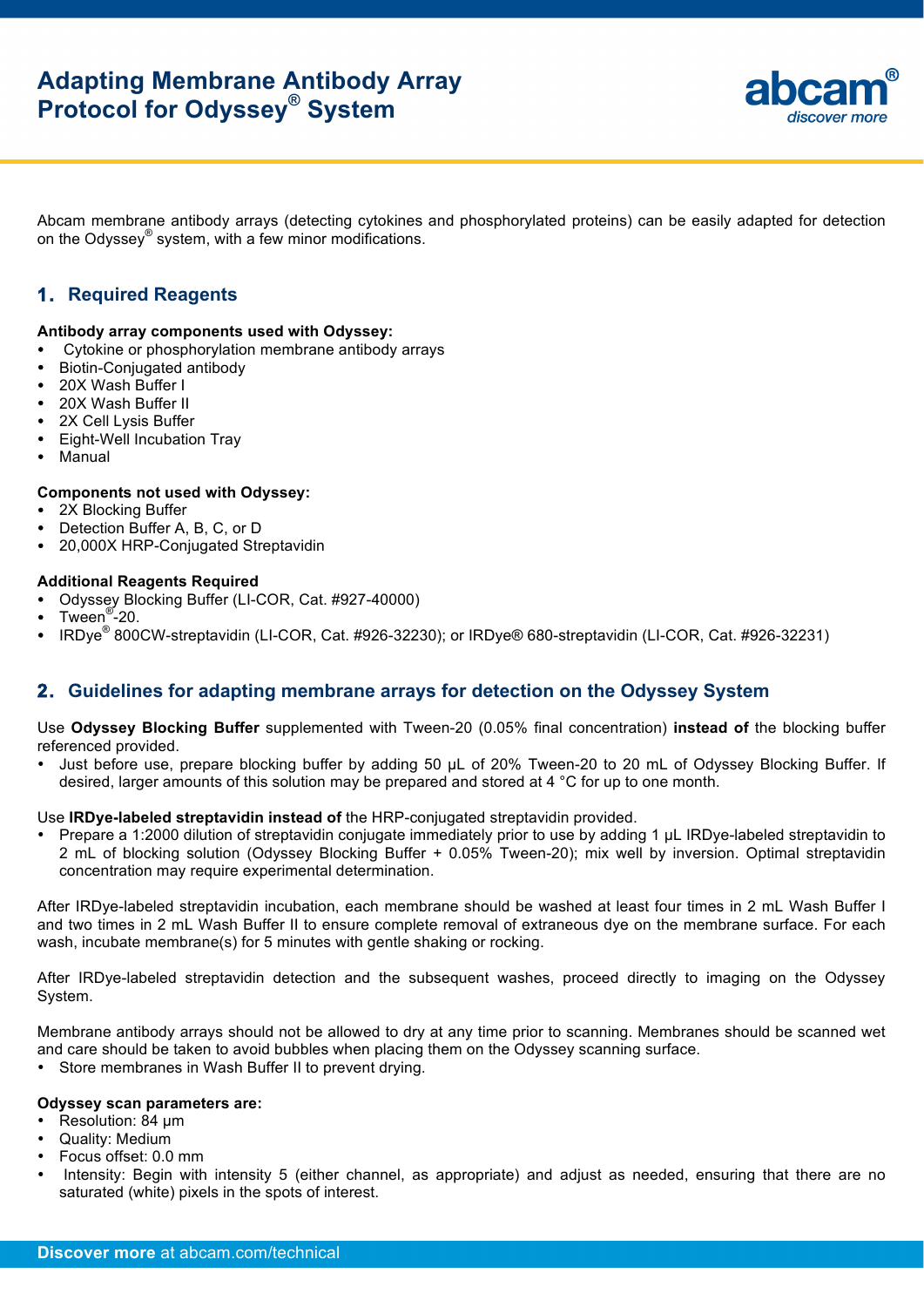# **3. Membrane antibody array protocol adjusted for use with the Odyssey System**

The following procedure should be considered only as a general guide when using Abcam membrane antibody arrays for detection on the Odyssey System.

All incubations may be performed at room temperature (unless otherwise noted) with gentle shaking or rocking. Carefully decant solutions and buffers using a pipet or vacuum aspirator.

Prepare samples as described in the protocol booklet.



*Do not allow membrane(s) to incubate in IRDye-labeled streptavidin solution for more than 1 hour, as higher background fluorescence may result*.